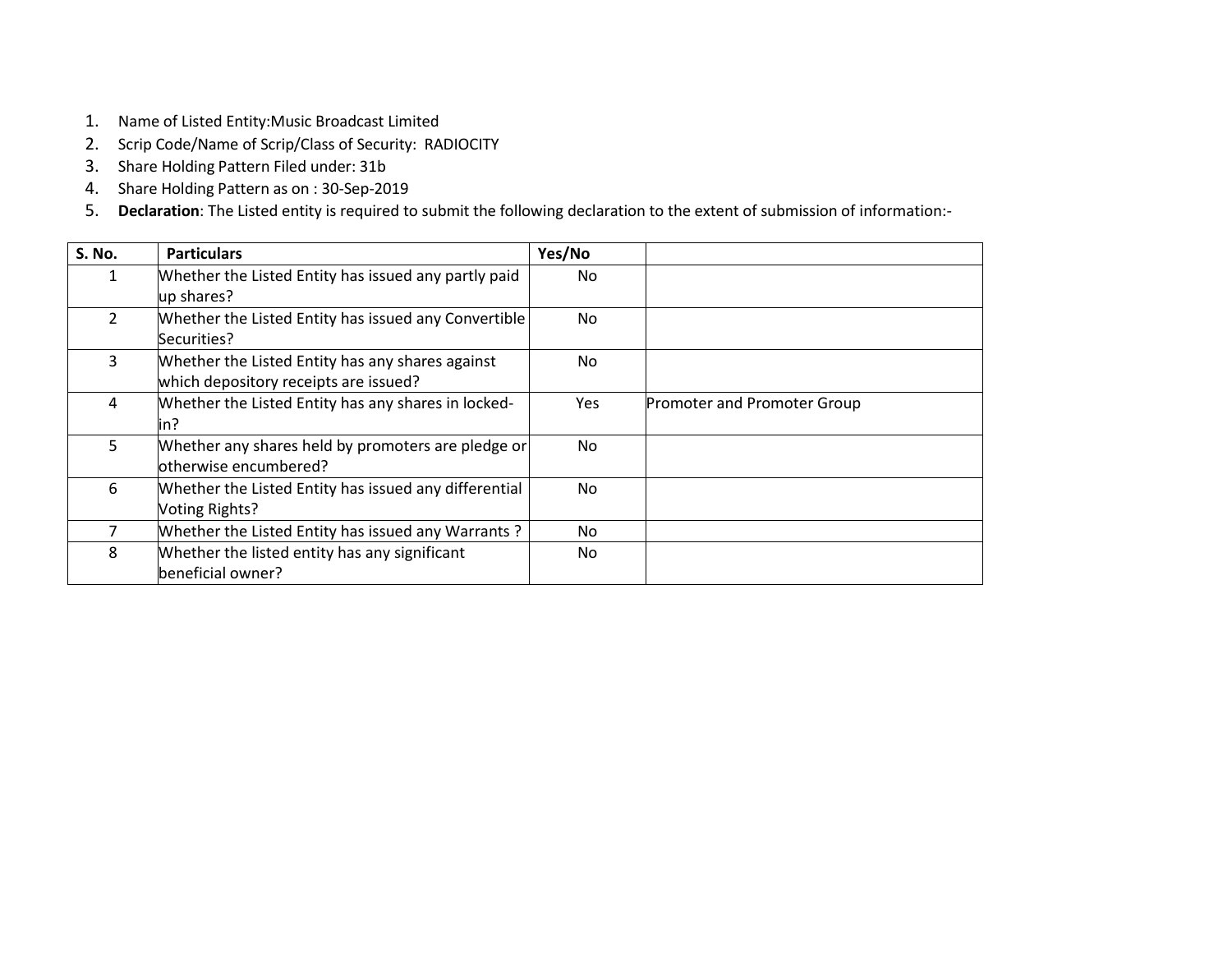| Categ<br>o ry<br>(1) | <b>Category</b><br>shareholde<br>(II)    | Nos.<br>of<br>share<br>(III) | No. of<br>fully paid<br>up equity<br>shares<br>held<br>(IV) | No. of<br><b>Partly</b><br>paid-<br>equity<br>shares<br>held<br>(V) | No. of<br>shares<br>underlyin<br><b>Depository</b><br><b>Receipts</b><br>$(\triangledown)$ | Total<br>nos.<br>shares<br>held<br>$(VII) =$<br>$(IV)+(V)+$<br>'(VI) | <b>Sharehold</b><br>ing as a %<br>of<br>total<br><i>calculated</i><br><i>per SCRR,</i><br>1957)<br>(WIII) |                                      | <b>Number of Voting</b><br>Rights held in each<br>class of securities         | (IX)             |                                                        | No. of<br><b>Shares</b><br><b>Underlyin</b><br><b>Outstandina</b><br>convertible<br>securities<br><i>(including</i> | Shareholding,<br>as a %<br>assuming full<br>of convertible<br>securities (as a<br>percentage of<br>diluted share | <b>Number</b><br>of<br>Locked in<br><u>(XII)</u> |                                                                   |                      | <b>Number</b><br>of Shares<br>pledged<br>otherwise<br>encumbered<br>(XIII) | <b>Number</b><br>of equity<br>shares<br>in<br>dematerializ<br>ed form |
|----------------------|------------------------------------------|------------------------------|-------------------------------------------------------------|---------------------------------------------------------------------|--------------------------------------------------------------------------------------------|----------------------------------------------------------------------|-----------------------------------------------------------------------------------------------------------|--------------------------------------|-------------------------------------------------------------------------------|------------------|--------------------------------------------------------|---------------------------------------------------------------------------------------------------------------------|------------------------------------------------------------------------------------------------------------------|--------------------------------------------------|-------------------------------------------------------------------|----------------------|----------------------------------------------------------------------------|-----------------------------------------------------------------------|
|                      |                                          |                              |                                                             |                                                                     |                                                                                            |                                                                      | As a % of<br>$(A+B+C2)$                                                                                   | Clas<br>S<br>eg:<br>$\boldsymbol{x}$ | $\frac{1}{\sqrt{1 + \frac{1}{n}} \cdot \frac{1}{n}}$<br>Clas<br>s<br>eg:<br>y | To<br>t<br>αl    | <b>Tota</b><br>l as<br>a<br>% of<br>$(A + B)$<br>$+ C$ | <b>Warrants</b> )<br>(X)                                                                                            | capital)<br>(XI)= (VII)+(X)<br>As a % of<br>$(A+B+C2)$                                                           | No.<br>(a)                                       | As a<br>%<br>of<br>tot<br>al<br>Sh<br>ar<br>es<br>hel<br>d<br>(h) | $\overline{N}$<br>(a | As a<br>% of<br>total<br><b>Shar</b><br>e s<br>held<br>(b)                 | (XIV)                                                                 |
| Α                    | Promoter &<br><b>Promoter Group</b>      |                              | 204268044                                                   |                                                                     |                                                                                            | 204268044                                                            | 73.86                                                                                                     | 20426 0<br>8044                      |                                                                               | 2042<br>6804     | 73.86                                                  |                                                                                                                     | 73.86                                                                                                            | 5705478027.93                                    |                                                                   |                      |                                                                            | 204268044                                                             |
| B                    | Public                                   | 21820                        | 72280456                                                    |                                                                     |                                                                                            | 72280456                                                             | 26.14                                                                                                     | 72280 0<br>456                       |                                                                               | 0456             | 7228 26.14                                             |                                                                                                                     | 26.14                                                                                                            |                                                  |                                                                   |                      |                                                                            | 72280456                                                              |
|                      | Non Promoter-<br>Non Public              |                              |                                                             |                                                                     |                                                                                            |                                                                      |                                                                                                           |                                      |                                                                               |                  |                                                        |                                                                                                                     |                                                                                                                  |                                                  |                                                                   |                      |                                                                            |                                                                       |
| C1                   | <b>Shares</b><br>underlying DRs          |                              |                                                             |                                                                     |                                                                                            |                                                                      |                                                                                                           |                                      |                                                                               |                  |                                                        |                                                                                                                     |                                                                                                                  |                                                  |                                                                   |                      |                                                                            |                                                                       |
| C <sub>2</sub>       | Shares held by<br><b>Employee Trusts</b> |                              |                                                             |                                                                     |                                                                                            |                                                                      |                                                                                                           |                                      |                                                                               |                  |                                                        |                                                                                                                     |                                                                                                                  |                                                  |                                                                   |                      |                                                                            |                                                                       |
|                      | Total                                    | 21822                        | 276548500                                                   |                                                                     |                                                                                            | 276548500                                                            | 100                                                                                                       | 27654 0<br>8500                      |                                                                               | 2765 100<br>4850 |                                                        |                                                                                                                     | 100                                                                                                              | 5705478020.63                                    |                                                                   |                      |                                                                            | 276548500                                                             |

# Table I - Summary Statement holding of specified securities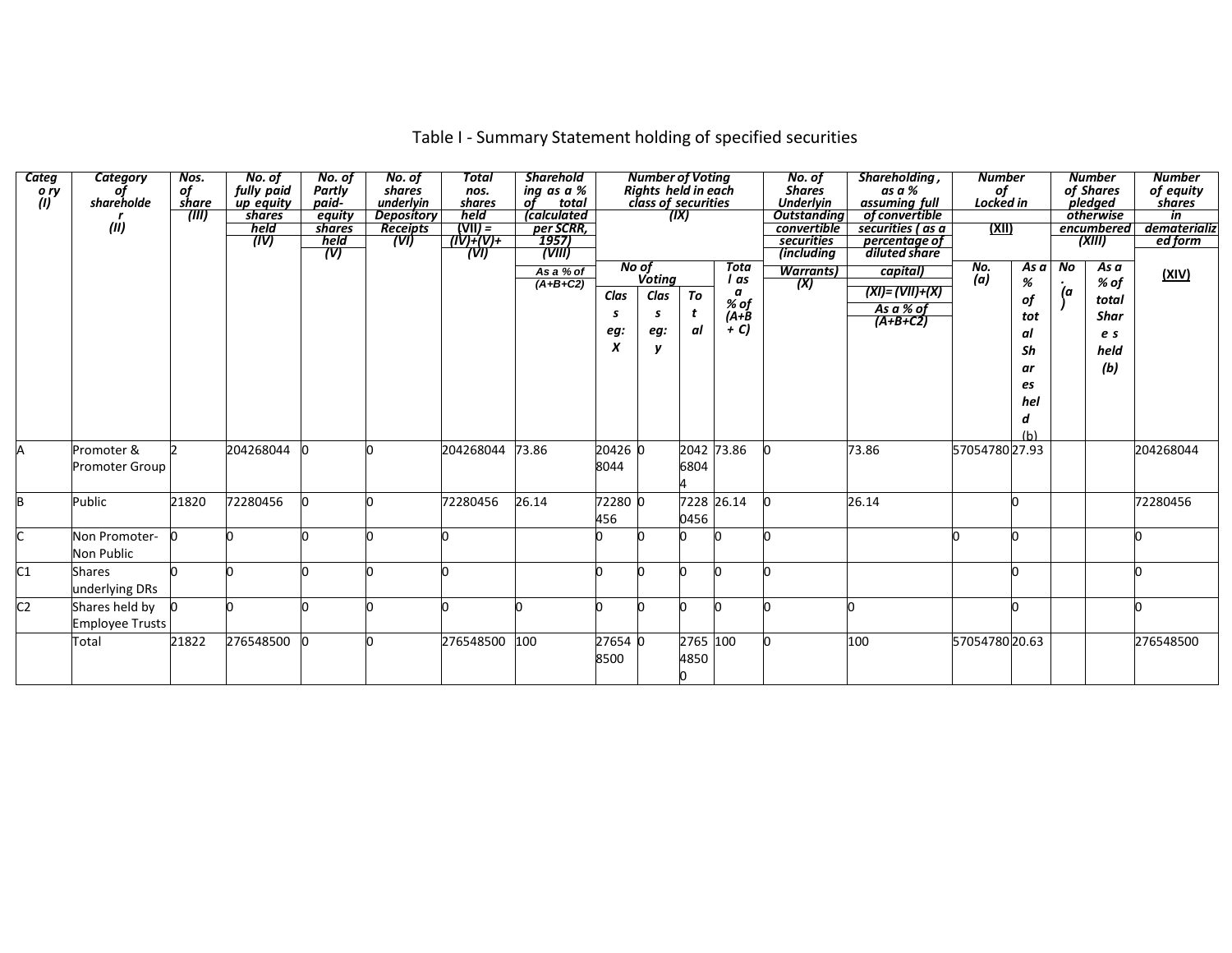|   | <b>Category &amp;</b>     | PAN          | $\mathcal{N}$                     | No. of                    | Partly         | Nos. of                         | <b>Total</b>               | Shareh               |                            |                                |            | <b>Number of Voting Rights held in</b> | No. of            | <b>Shareholdin</b>                    |                | Number of |     | <b>Number of</b>                        | <b>Number of</b>                      |
|---|---------------------------|--------------|-----------------------------------|---------------------------|----------------|---------------------------------|----------------------------|----------------------|----------------------------|--------------------------------|------------|----------------------------------------|-------------------|---------------------------------------|----------------|-----------|-----|-----------------------------------------|---------------------------------------|
|   | of the                    | (III)        | sh                                | fully                     | paid-up        | shares                          | $n$ os.                    | ding                 |                            | each class of securities       |            |                                        | <b>Shares</b>     | $q$ , as a $%$                        |                | Locked in |     | <b>Shares</b>                           | equity                                |
|   | <b>Shareholders</b>       |              | οl<br>$\overline{(\overline{m})}$ | paid                      | equity         | underlying<br><b>Depository</b> | shares                     | calcula              |                            | (IX)                           |            |                                        | <b>Underlying</b> | assuming<br>full                      |                | shares    |     | pledged or                              | shares held                           |
|   | $\omega$                  |              |                                   | $\overline{up}$<br>equity | shares<br>held |                                 | held<br>$VII =$            | $\overline{d}$ as    |                            |                                |            |                                        | convertible       | conversion                            |                | (XII)     |     | otherwise<br>encumbered                 | in<br>dematerializ                    |
|   |                           |              |                                   | share                     | <u>"W</u>      | Receipts<br>(VI)                | $\overrightarrow{IV+V+VI}$ | <u>SCRR,</u><br>1957 |                            |                                |            |                                        | securities        | οf                                    |                |           |     | $\overline{\overline{\mathrm{(XIII)}}}$ |                                       |
|   |                           |              |                                   | s held                    |                |                                 |                            |                      | <b>No of Voting Rights</b> |                                |            | <b>Total</b>                           | (including        | convertible                           | $\overline{N}$ | Asa       | No  | As a                                    | <u>ed form</u><br>  ed form<br>  XIV) |
|   |                           |              |                                   | (IV)                      |                |                                 |                            | As $a$ %             |                            |                                |            | as a %                                 | <b>Warrants</b> ) | securities (                          |                | %         |     | % of                                    |                                       |
|   |                           |              |                                   |                           |                |                                 |                            | $(A+B+C)$            |                            |                                |            | of<br>Total                            | (X)               | as a                                  | (a)            | of        | (a) | total                                   |                                       |
|   |                           |              |                                   |                           |                |                                 |                            | (VIII)               | Class X                    | Clas                           | <b>Tot</b> | Voting                                 |                   | percentage<br>of diluted              |                | tota      |     | share                                   |                                       |
|   |                           |              |                                   |                           |                |                                 |                            |                      |                            | $\boldsymbol{\mathsf{s}}$<br>Y | al         | rights                                 |                   | share                                 |                |           |     | s                                       |                                       |
|   |                           |              |                                   |                           |                |                                 |                            |                      |                            |                                |            |                                        |                   | capital)                              |                | Sha       |     | held                                    |                                       |
|   |                           |              |                                   |                           |                |                                 |                            |                      |                            |                                |            |                                        |                   | $\frac{(XI)}{(VII)+(X) \text{ as a}}$ |                |           |     |                                         |                                       |
|   |                           |              |                                   |                           |                |                                 |                            |                      |                            |                                |            |                                        |                   | '%'of                                 |                | r es      |     | (b)                                     |                                       |
|   |                           |              |                                   |                           |                |                                 |                            |                      |                            |                                |            |                                        |                   | $A+B+C2$                              |                | hel       |     |                                         |                                       |
|   |                           |              |                                   |                           |                |                                 |                            |                      |                            |                                |            |                                        |                   |                                       |                | d         |     |                                         |                                       |
|   | ndian                     |              | 0.                                | h                         |                | <sup>0</sup>                    |                            | n                    |                            |                                |            |                                        |                   |                                       |                | n         |     |                                         |                                       |
|   | Individuals/Hindu         |              |                                   | 23324100                  |                |                                 | 2332410                    | 0.84                 | 2332410                    | lo.                            | 2332       | 0.84                                   |                   | 0.84                                  |                | n         |     |                                         | 2332410                               |
|   | undivided Family          |              |                                   |                           |                |                                 |                            |                      |                            |                                | 410        |                                        |                   |                                       |                |           |     |                                         |                                       |
|   | <b>RUCHI GUPTA</b>        | AARPG1908J 1 |                                   | 23324100                  |                | 'n                              | 2332410                    | 0.84                 | 2332410                    | 0                              | 2332 0.84  |                                        | n                 | 0.84                                  | 'n             | n         |     |                                         | 2332410                               |
|   |                           |              |                                   |                           |                |                                 |                            |                      |                            |                                | 410        |                                        |                   |                                       |                |           |     |                                         |                                       |
| b | Central                   |              | lo.                               | l0                        |                | n                               | n                          | n                    |                            |                                | n          |                                        | n                 | h.                                    | 'n             | n         |     |                                         |                                       |
|   | Government/               |              |                                   |                           |                |                                 |                            |                      |                            |                                |            |                                        |                   |                                       |                |           |     |                                         |                                       |
|   | State                     |              |                                   |                           |                |                                 |                            |                      |                            |                                |            |                                        |                   |                                       |                |           |     |                                         |                                       |
|   | Government(s)             |              |                                   |                           |                |                                 |                            |                      |                            |                                |            |                                        |                   |                                       |                |           |     |                                         |                                       |
|   | Financial                 |              | l0.                               | O                         |                | 'n                              | n                          | n                    |                            | n                              | O.         |                                        | n                 | n                                     | l0             | n         |     |                                         | n                                     |
|   | <b>Institutions/Banks</b> |              |                                   |                           |                |                                 |                            |                      |                            |                                |            |                                        |                   |                                       |                |           |     |                                         |                                       |
| Ы | Any Other                 |              |                                   | 20193560                  |                | 'n                              | 20193563 73.02             |                      | 2019356340                 |                                |            | 2019 73.02                             |                   | 73.02                                 | 57054 28.25    |           |     |                                         | 201935634                             |
|   |                           |              |                                   | 34                        |                |                                 |                            |                      |                            |                                | 3563       |                                        |                   |                                       | 780            |           |     |                                         |                                       |
|   | (specify)                 |              |                                   |                           |                |                                 |                            |                      |                            |                                |            |                                        |                   |                                       |                |           |     |                                         |                                       |
|   |                           |              |                                   |                           |                |                                 |                            |                      |                            |                                |            |                                        |                   |                                       |                |           |     |                                         |                                       |
|   | <b>Bodies Corporate</b>   |              |                                   | 20193560                  |                | 'n                              | 20193563 73.02             |                      | 2019356340                 |                                |            | 2019 73.02                             | n                 | 73.02                                 | 57054 28.25    |           |     |                                         | 201935634                             |
|   |                           |              |                                   | 34                        |                |                                 |                            |                      |                            |                                | 3563       |                                        |                   |                                       | 780            |           |     |                                         |                                       |
|   |                           |              |                                   |                           |                |                                 |                            |                      |                            |                                |            |                                        |                   |                                       |                |           |     |                                         |                                       |
|   | <b>JAGRAN</b>             | AAACJ3404A 1 |                                   | 20193560                  |                | n                               | 20193563 73.02             |                      | 2019356340                 |                                |            | 2019 73.02                             |                   | 73.02                                 | 57054 28.25    |           |     |                                         | 201935634                             |
|   | PRAKASHAN                 |              |                                   | 34                        |                |                                 |                            |                      |                            |                                | 3563       |                                        |                   |                                       | 780            |           |     |                                         |                                       |
|   | LIMITED                   |              |                                   |                           |                |                                 |                            |                      |                            |                                |            |                                        |                   |                                       |                |           |     |                                         |                                       |
|   | Sub-Total (A)(1)          |              | b                                 | 20426800                  |                | 'n                              | 20426804 73.86             |                      | 2042680440                 |                                |            | 2042 73.86                             |                   | 73.86                                 | 57054 27.93    |           |     |                                         | 204268044                             |
|   |                           |              |                                   | 44                        |                |                                 | 4                          |                      |                            |                                | 6804       |                                        |                   |                                       | 780            |           |     |                                         |                                       |
|   |                           |              |                                   |                           |                |                                 |                            |                      |                            |                                |            |                                        |                   |                                       |                |           |     |                                         |                                       |
|   | Foreign                   |              | h                                 | lo.                       |                | <sup>0</sup>                    | <sup>0</sup>               | 0                    |                            | n                              | n          |                                        | n                 | <b>l</b>                              | 'n             | n         |     |                                         | 'n                                    |
|   | ndividuals (Non-          |              |                                   | h                         |                |                                 |                            |                      |                            |                                | h          |                                        |                   |                                       |                |           |     |                                         |                                       |
|   | Resident                  |              |                                   |                           |                |                                 |                            |                      |                            |                                |            |                                        |                   |                                       |                |           |     |                                         |                                       |
|   | Individuals/              |              |                                   |                           |                |                                 |                            |                      |                            |                                |            |                                        |                   |                                       |                |           |     |                                         |                                       |
|   | Foreign                   |              |                                   |                           |                |                                 |                            |                      |                            |                                |            |                                        |                   |                                       |                |           |     |                                         |                                       |
|   | Individuals)              |              |                                   |                           |                |                                 |                            |                      |                            |                                |            |                                        |                   |                                       |                |           |     |                                         |                                       |
|   |                           |              | O.                                |                           |                |                                 | 0                          | 0                    |                            | $\mathbf{0}$                   | O.         | $\mathbf{0}$                           | $\mathbf{0}$      | O.                                    | lo.            |           |     |                                         |                                       |
| b | Government                |              |                                   | O                         | Ю              | O                               |                            |                      | <b>O</b>                   |                                |            |                                        |                   |                                       |                | Ю         |     |                                         | Ю                                     |

## Table II - Statement showing shareholding pattern of the Promoter and Promoter Group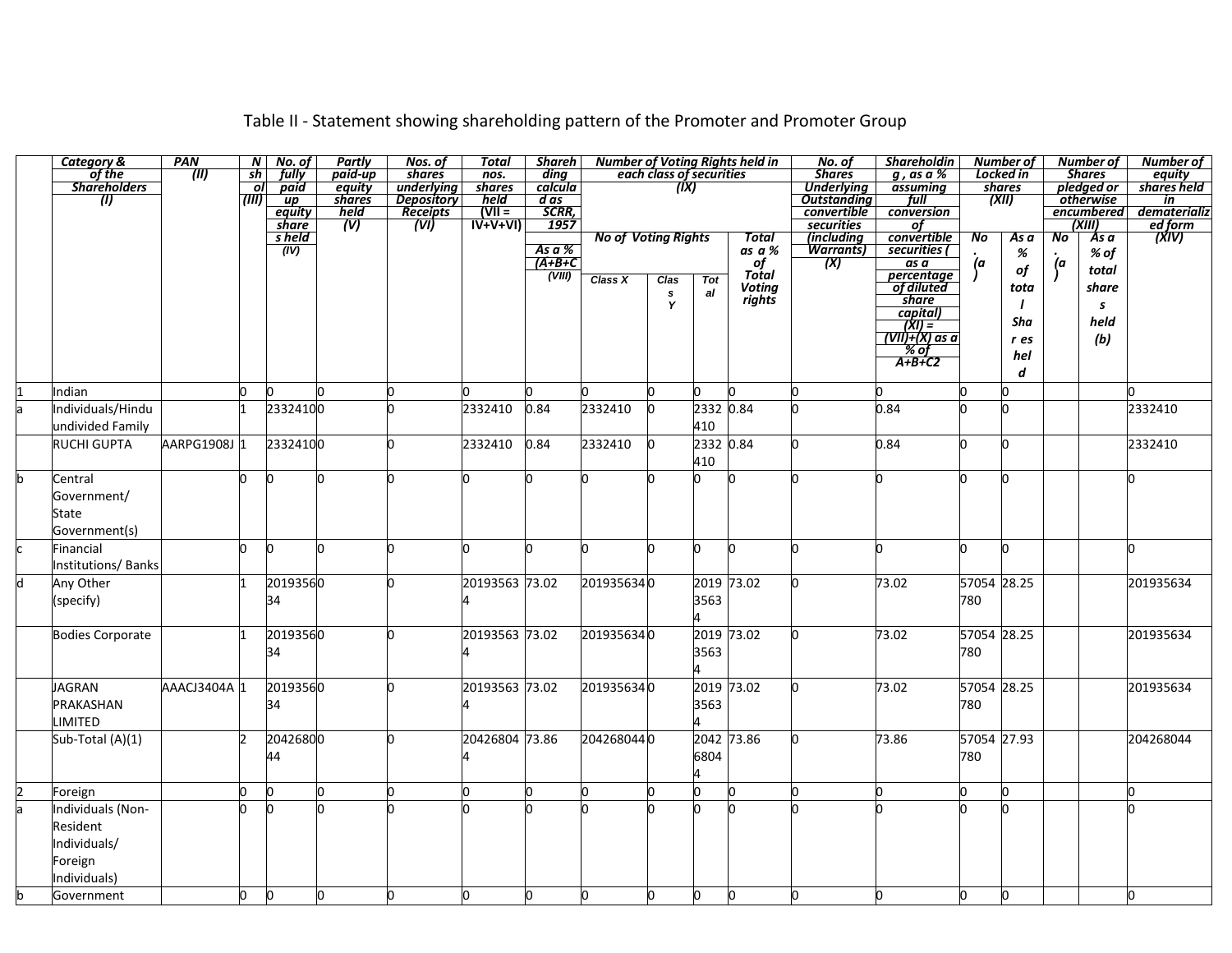|   | Institutions              |  |          |  |                |            |      |            |       |             |  |           |
|---|---------------------------|--|----------|--|----------------|------------|------|------------|-------|-------------|--|-----------|
| И | Foreign Portfolio         |  |          |  |                |            |      |            |       |             |  |           |
|   | Investor                  |  |          |  |                |            |      |            |       |             |  |           |
|   | Any Other                 |  |          |  |                |            |      |            |       |             |  |           |
|   | (specify)                 |  |          |  |                |            |      |            |       |             |  |           |
|   | Sub-Total (A)(2)          |  |          |  |                |            |      |            |       |             |  |           |
|   | <b>Total Shareholding</b> |  | 20426800 |  | 20426804 73.86 | 2042680440 |      | 2042 73.86 | 73.86 | 57054 27.93 |  | 204268044 |
|   | of Promoter and           |  | 44       |  |                |            | 6804 |            |       | 780         |  |           |
|   | Promoter Group            |  |          |  |                |            |      |            |       |             |  |           |
|   | $(A)=(A)(1)+(A)(2)$       |  |          |  |                |            |      |            |       |             |  |           |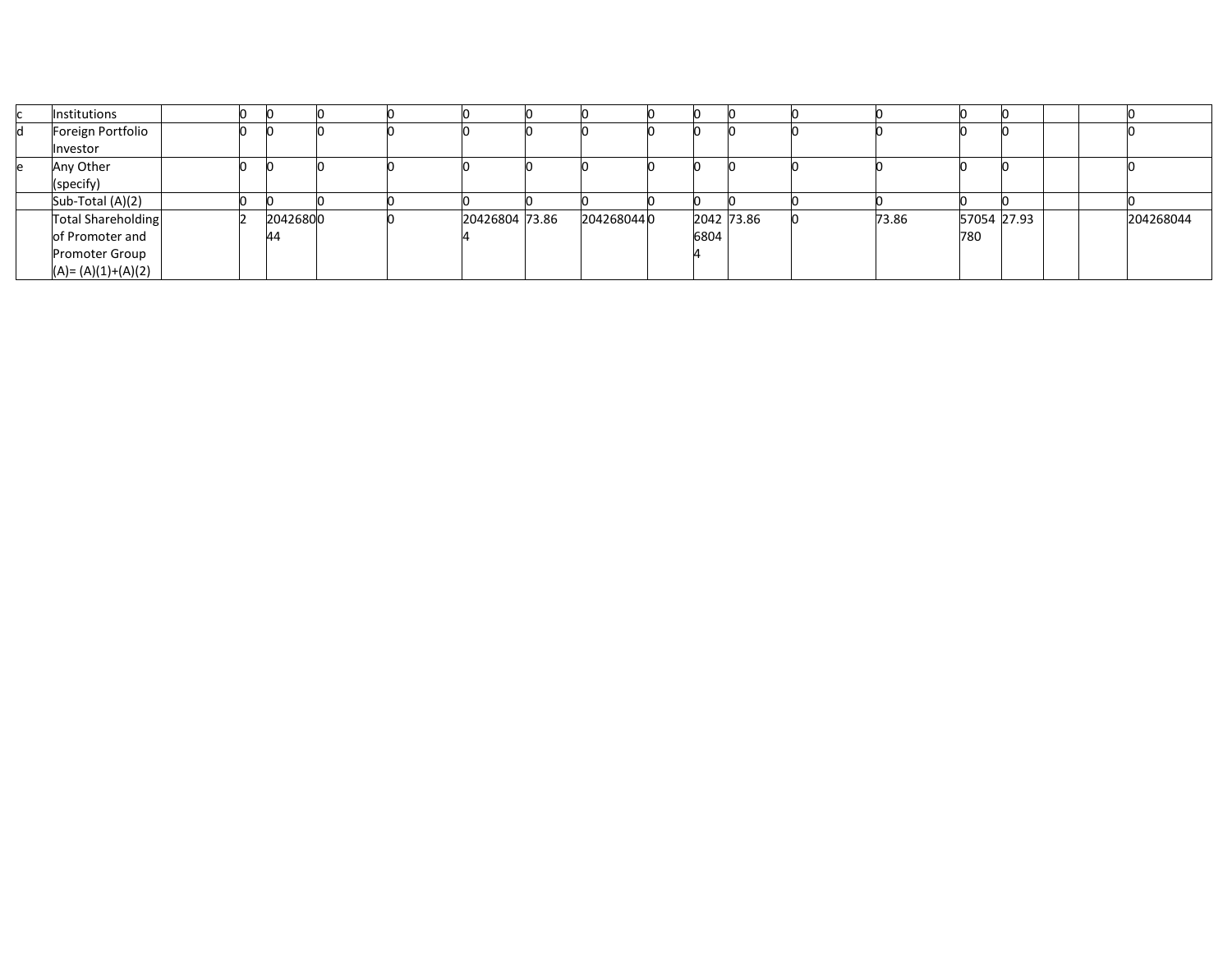| Category &<br>Name of the<br><b>Shareholders</b><br>(I)                                                                       | PA<br>$\boldsymbol{N}$<br>(II) | Nos.<br>of<br>share<br>h<br>older<br>(III) | No.<br>of<br>fully<br>paid | <b>Partly</b><br>paid-<br>up<br>equity | Nos. of<br>shares<br>underlyin<br>q | <b>Total</b><br>nos.<br>shares<br>held | <b>Shareho</b><br>I ding %<br>calculat<br>e d as |                           | <b>Number of Voting Rights</b><br>held in each class of | securities<br>(ix)             |                                         | No. of<br><b>Shares</b><br><b>Underlying</b><br><b>Outstandin</b> | <b>Total</b><br>shareholdi<br>$n \, g$ , as a<br>% |                        | <b>Number</b><br>of<br>Locked in<br>shares<br>(XII) |                        | Number of<br><b>Shares</b><br>pledged or<br>otherwise | Number of<br>equity<br>shares<br>held in |
|-------------------------------------------------------------------------------------------------------------------------------|--------------------------------|--------------------------------------------|----------------------------|----------------------------------------|-------------------------------------|----------------------------------------|--------------------------------------------------|---------------------------|---------------------------------------------------------|--------------------------------|-----------------------------------------|-------------------------------------------------------------------|----------------------------------------------------|------------------------|-----------------------------------------------------|------------------------|-------------------------------------------------------|------------------------------------------|
|                                                                                                                               |                                |                                            | up<br>equit<br>y           | shares<br>held<br>(V)                  | <b>Depositor</b><br>y<br>Receipts   | $VII =$<br>IV+V+VI                     | per<br>SCRR,<br>1957                             |                           | <b>No of Voting Rights</b>                              |                                | <b>Total</b><br>as a %<br>of            | g<br>convertible<br>securities                                    | assuming<br>full<br>conversion                     | No<br>$\bullet$<br>(a) | Asa<br>%<br>of                                      | No.<br>(N)<br>o t      | Asa<br>% of<br>total                                  | dematerial<br>iz ed form<br>(XIV)        |
|                                                                                                                               |                                |                                            | share<br>s<br>held<br>(IV) |                                        | (VI)                                |                                        | As a %<br>of<br>$(A+B+C2$<br>VIII                | Class<br>$\boldsymbol{x}$ | Class<br>Y                                              | To<br>t<br>al                  | <b>Total</b><br><b>Voting</b><br>rights | (including<br><b>Warrants</b> )<br>(X)                            | of<br>convertibl<br>e<br>securities                | $\mathbf{I}$           | tota<br>Sha<br>r es                                 | ap<br>pli<br>ca<br>ble | share<br>s<br>held<br>(Not                            |                                          |
| Institutions                                                                                                                  |                                | n                                          |                            | n                                      | n                                   |                                        |                                                  |                           |                                                         | n                              |                                         |                                                                   |                                                    |                        | n                                                   |                        |                                                       |                                          |
| Mutual Funds/                                                                                                                 |                                |                                            | 26836450                   |                                        |                                     | 26836453 9.7                           |                                                  | 268364 0<br>53            |                                                         | 2683 9.7<br>6453               |                                         |                                                                   | 9.7                                                |                        | n                                                   |                        |                                                       | 26836453                                 |
| <b>ITPL - INVESCO</b><br><b>INDIA MID CAP</b><br><b>FUND</b>                                                                  | AAATL5 1<br>351M               |                                            | 47376130                   |                                        | n.                                  | 4737613                                | 1.71                                             | 4737610                   |                                                         | 4737 1.71<br>613               |                                         |                                                                   | 1.71                                               |                        | n.                                                  |                        |                                                       | 4737613                                  |
| <b>FRANKLIN</b><br><b>TEMPLETON</b><br><b>MUTUAL FUND</b><br>A/C FRANKLIN<br><b>INDIA</b><br><b>TECHNOLOGY</b><br><b>FUND</b> | AAATT41<br>931H                |                                            | 19880590                   |                                        | n.                                  | 19880590 7.19                          |                                                  | 198805 0<br>90            |                                                         | $1988 \overline{7.19}$<br>0590 |                                         |                                                                   | 7.19                                               |                        | n.                                                  |                        |                                                       | 19880590                                 |
| Venture Capital<br>Funds                                                                                                      |                                | n.                                         | h                          | n                                      |                                     | n                                      |                                                  | n                         | n                                                       | h                              | n                                       |                                                                   |                                                    |                        | n                                                   |                        |                                                       | n                                        |
| Alternate<br><b>Investment Funds</b>                                                                                          |                                |                                            | 29237840                   |                                        |                                     | 2923784                                | 1.06                                             | 292378 0                  |                                                         | 2923 1.06<br>784               |                                         |                                                                   | 1.06                                               |                        | n                                                   |                        |                                                       | 2923784                                  |
| Foreign Venture<br>Capital Investors                                                                                          |                                | n.                                         | n                          |                                        | n                                   | n                                      |                                                  | n                         |                                                         | n                              | n                                       |                                                                   |                                                    |                        | n                                                   |                        |                                                       | n                                        |
| Foreign Portfolio<br>Investors                                                                                                |                                | 13                                         | 21847670                   |                                        | n                                   | 2184767                                | 0.79                                             | 218476 0                  |                                                         | 2184 0.79<br>767               |                                         |                                                                   | 0.79                                               |                        | n                                                   |                        |                                                       | 2184767                                  |
| Financial<br><b>Institutions/Banks</b>                                                                                        |                                | $\overline{ }$                             | 71176                      |                                        |                                     | 71176                                  | 0.03                                             | 71176                     |                                                         | 7117 0.03                      |                                         |                                                                   | 0.03                                               |                        | n                                                   |                        |                                                       | 71176                                    |
| Insurance<br>Companies                                                                                                        |                                | n                                          | n.                         | n                                      | n                                   | n.                                     |                                                  | n                         | n                                                       | n.                             | n.                                      |                                                                   |                                                    |                        | n                                                   |                        |                                                       | n                                        |
| Provident Funds/<br><b>Pension Funds</b>                                                                                      |                                | 0                                          | n.                         | n                                      | n                                   | 0                                      | n                                                | 'n                        | n                                                       | n.                             | n                                       |                                                                   |                                                    |                        | n                                                   |                        |                                                       | n                                        |
| Any Other<br>(specify)                                                                                                        |                                | n                                          | n                          | n                                      | n                                   | n.                                     | n                                                | n                         | n                                                       | n                              | In.                                     |                                                                   |                                                    |                        | n.                                                  |                        |                                                       | l0                                       |

Table III - Statement showing shareholding pattern of the Public shareholder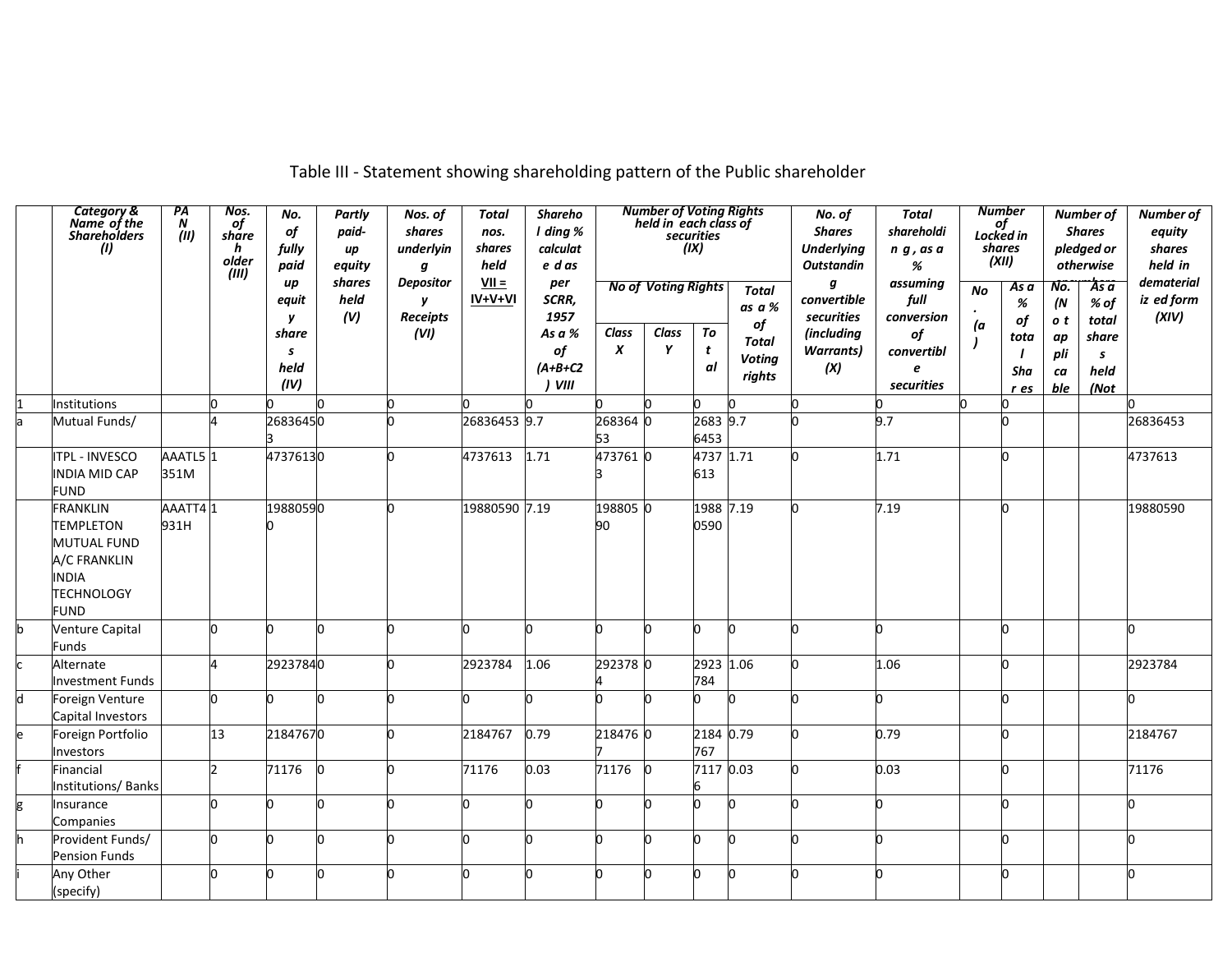|                         | Sub-Total (B)(1)                                                                               |                  | 23             | 32016180 |     | h | 32016180 11.58 |      | 320161 0<br>80 |           | 3201 11.58<br>6180 | n  | 11.58 | Ю | Ю            | 32016180 |
|-------------------------|------------------------------------------------------------------------------------------------|------------------|----------------|----------|-----|---|----------------|------|----------------|-----------|--------------------|----|-------|---|--------------|----------|
| $\overline{2}$          | Central<br>Government/<br><b>State</b><br>Government(s)/<br>President of India                 |                  |                |          |     |   |                |      |                |           |                    |    |       |   | 'n           |          |
|                         | Sub-Total (B)(2)                                                                               |                  | n.             | n        | n   | n |                |      | n              |           | n                  |    | n     |   | O.           |          |
|                         | Non-institutions                                                                               |                  |                |          |     | O |                |      |                |           |                    |    |       |   | <sub>0</sub> |          |
| la.                     | Individuals -                                                                                  |                  | 20206          | 23090710 |     |   | 23090719 8.35  |      | 2309070<br>19  |           | 2309 8.35<br>0719  | h  | 8.35  |   | <sub>0</sub> | 23090719 |
|                         | Individual<br>shareholders<br>holding nominal<br>share capital up to<br>Rs. 2 lakhs.           |                  | 20194          | 11709240 |     | U | 11709247 4.23  |      | 117092 0<br>47 |           | 1170 4.23<br>9247  | h  | 4.23  |   | 'n           | 11709247 |
|                         | Individual<br>shareholders<br>holding nominal<br>share capital in<br>excess of Rs. 2<br>lakhs. |                  | 12             | 11381470 |     |   | 11381472 4.12  |      | 113814 0<br>72 |           | 1138 4.12<br>1472  |    | 4.12  |   | 'n           | 11381472 |
|                         | <b>NANDA KISHORE</b><br>SHARMA                                                                 | AAETM 1<br>6233B |                | 35954240 |     |   | 3595424        | 1.3  | 359542 0       |           | 3595 1.3<br>424    | b. | 1.3   |   | O            | 3595424  |
|                         | APURVA PUROHIT AAIPP5 1                                                                        | 125B             |                | 52425000 |     | U | 5242500        | 1.9  | 524250 0       |           | 5242 1.9<br>500    | n  | 1.9   |   | O            | 5242500  |
| h                       | <b>NBFCs registered</b><br>with RBI                                                            |                  |                | n        | h   | U | lo.            |      | n              |           | n                  | h  | n     |   | 0            |          |
|                         | <b>Employee Trusts</b>                                                                         |                  | n.             | n        |     | 0 | h              |      | 0              | n         | 'n                 | h  | h     |   | lo.          |          |
| $\overline{\mathsf{d}}$ | Overseas<br>Depositories<br>(holding DRs)<br>(balancing figure)                                |                  |                |          |     |   |                |      |                |           |                    |    |       |   |              |          |
|                         | Any Other<br>(specify)                                                                         |                  | 1591           | 17173550 |     | U | 17173557 6.21  |      | 171735 0<br>57 |           | 1717 6.21<br>3557  | o. | 6.21  |   | O            | 17173557 |
|                         | <b>Bodies Corporate</b>                                                                        |                  | 207            | 24185210 |     | U | 2418521        | 0.87 | 241852 0       |           | 2418 0.87<br>521   | h  | 0.87  |   | <sup>0</sup> | 2418521  |
|                         | <b>Clearing Members</b>                                                                        |                  | 28             | 46732    | lo. |   | 46732          | 0.02 | 46732          | <b>lo</b> | 4673 0.02          | h  | 0.02  |   | O            | 46732    |
|                         | <b>HUF</b>                                                                                     |                  | 1156           | 770957 0 |     |   | 770957         | 0.28 | 770957 0       |           | 7709 0.28<br>57    |    | 0.28  |   | <sup>0</sup> | 770957   |
|                         | Non-Resident<br>Indian (NRI)                                                                   |                  | 197            | 267039 0 |     |   | 267039         | 0.1  | 267039 0       |           | 2670 0.1<br>39     | n  | 0.1   |   | 'n           | 267039   |
|                         | <b>Others</b>                                                                                  |                  | $\overline{z}$ | 13667800 |     | U | 13667808 4.94  |      | 136678 0<br>80 |           | 1366 4.94<br>7808  |    | 4.94  |   | 0            | 13667808 |
|                         | <b>HDFC LIFE</b>                                                                               | AAACH81          |                | 11467090 |     |   | 11467092 4.15  |      | 114670 0       |           | 1146 4.15          |    | 4.15  |   | 0            | 11467092 |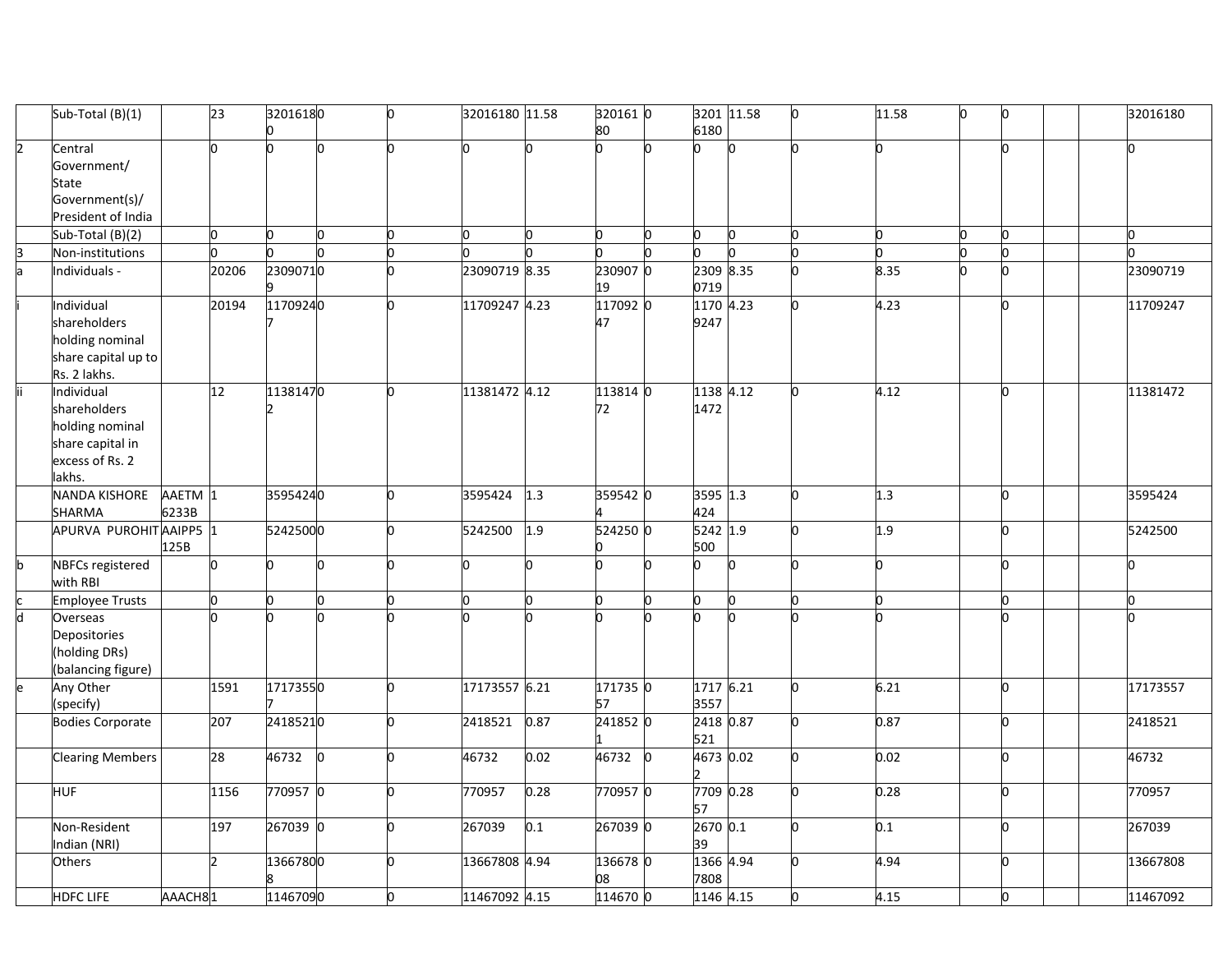| <b>INSURANCE</b><br><b>COMPANY</b><br>LIMITED               | 755L |       |          |  |                | 92             | 7092               |            |       |  |  |          |
|-------------------------------------------------------------|------|-------|----------|--|----------------|----------------|--------------------|------------|-------|--|--|----------|
| Trusts                                                      |      |       | 2500     |  | 2500           | 2500           | 2500 0             |            |       |  |  | 2500     |
| Sub-Total (B)(3)                                            |      | 21797 | 40264270 |  | 40264276 14.56 | 402642 0       | 4276               | 4026 14.56 | 14.56 |  |  | 40264276 |
| Total Public<br>Shareholding (B)=<br>$(B)(1)+(B)(2)+(B)(3)$ |      | 21820 | 72280450 |  | 72280456 26.14 | 722804 0<br>ьь | 7228 26.14<br>0456 |            | 26.14 |  |  | 72280456 |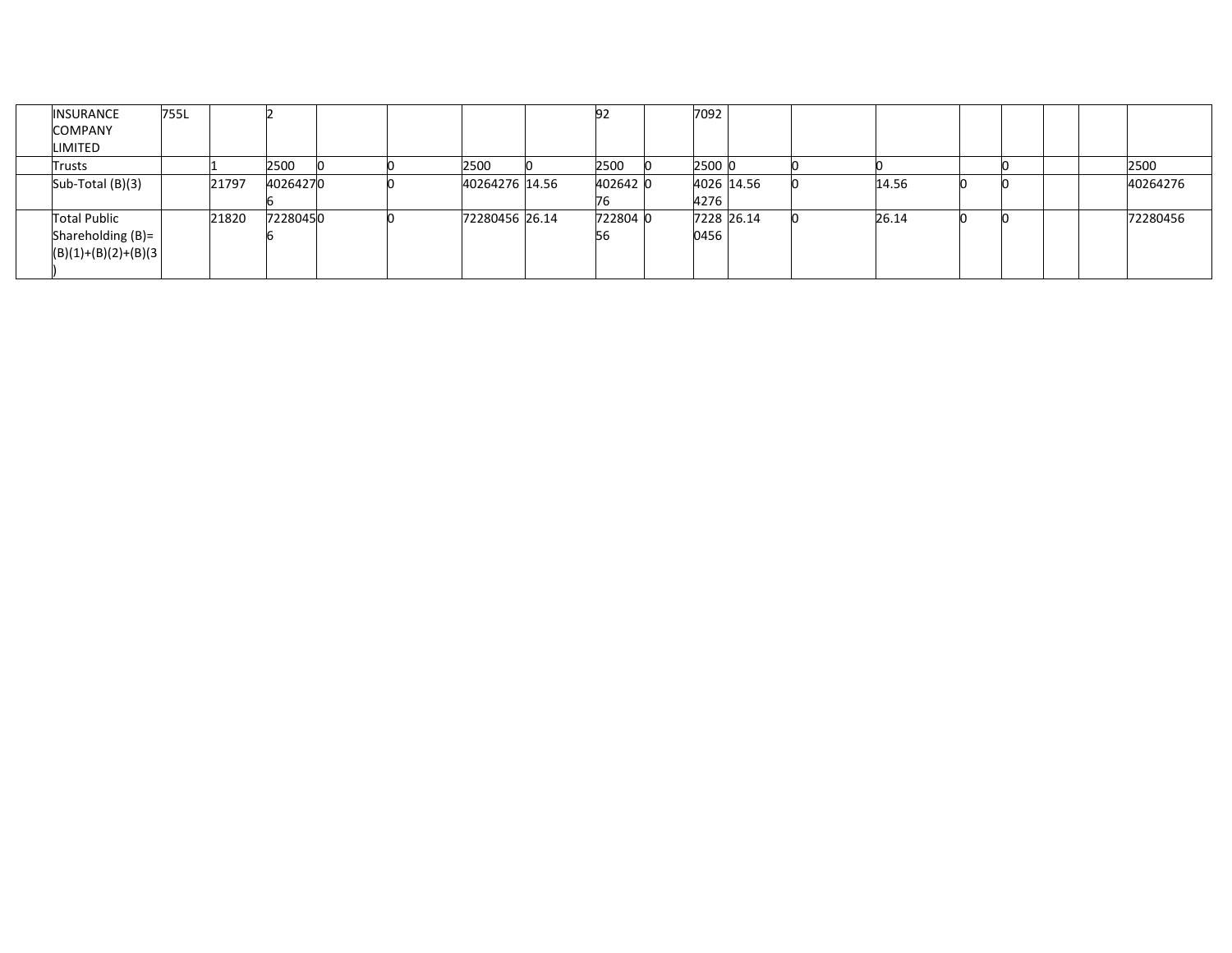| <b>Category &amp;</b>   | <b>PAN</b> | No. of | No. of    | Partly  | Nos. of    | Total no. | <b>Sharehol</b>              |              |                            |      | <b>Number of Voting Rights held</b> | No. of             | <b>Total</b>        |     | <b>Number of</b> |     | <b>Number of</b> | Number of           |
|-------------------------|------------|--------|-----------|---------|------------|-----------|------------------------------|--------------|----------------------------|------|-------------------------------------|--------------------|---------------------|-----|------------------|-----|------------------|---------------------|
| of the                  | (III)      | shareh | fully     | paid-up | shares     | shares    | ding %                       |              | each class of securities   |      |                                     | <b>Shares</b>      | shareholdin         |     | Locked in        |     | <b>Shares</b>    | equity              |
| <b>Shareholders</b>     |            | older  | paid      | equity  | underlying | held      | calculate                    |              |                            | (IX) |                                     | <b>Underlying</b>  | g, as a %           |     | shares           |     | pledged or       | shares held         |
| (1)                     |            | (III)  | <b>up</b> | shares  | Depository | $ V   =$  | d as per                     |              |                            |      |                                     | <b>Outstanding</b> | assuming            |     | (XII)            |     | otherwise        | in                  |
|                         |            |        | equity    | held    | Receipts   | $IV+V+VI$ | SCRR,                        |              |                            |      |                                     | convertible        | full                |     |                  |     | encumbered       | dematerializ        |
|                         |            |        | share     | (V)     | (VI)       |           | 1957                         |              |                            |      |                                     | securities         | conversion          |     |                  |     | (XIII)           | ed form             |
|                         |            |        | s held    |         |            |           | <u>As a % of</u><br>(A+B+C2) |              | <b>No of Voting Rights</b> |      | <b>Total</b>                        | (including         | of                  | No. | Asa              | No. | As a             | (XIV)               |
|                         |            |        | (IV)      |         |            |           |                              |              |                            |      | as a %                              | <b>Warrants</b> )  | convertible         |     | %                | (N  | % of             | (Not<br>Applicable) |
|                         |            |        |           |         |            |           | (WIII)                       |              |                            |      | оf                                  | (X)                | securities (        |     | οf               | o t | total            |                     |
|                         |            |        |           |         |            |           |                              | <b>Class</b> | <b>Class</b>               | To   | Total                               |                    | as a                |     |                  |     |                  |                     |
|                         |            |        |           |         |            |           |                              | x            |                            |      | Voting                              |                    | percentage          |     | tota             | ap  | share            |                     |
|                         |            |        |           |         |            |           |                              |              |                            | αl   | rights                              |                    | of diluted<br>share |     |                  | pli |                  |                     |
|                         |            |        |           |         |            |           |                              |              |                            |      |                                     |                    | capital)            |     | Sha              | ca  | held             |                     |
|                         |            |        |           |         |            |           |                              |              |                            |      |                                     |                    | (XI)                |     |                  | ble | (Not             |                     |
|                         |            |        |           |         |            |           |                              |              |                            |      |                                     |                    |                     |     | r es             |     |                  |                     |
| Custodian/DR            |            |        |           |         |            |           |                              |              |                            |      |                                     |                    |                     |     |                  |     |                  |                     |
| Holder                  |            |        |           |         |            |           |                              |              |                            |      |                                     |                    |                     |     |                  |     |                  |                     |
| <b>Employee Benefit</b> |            |        |           |         |            |           |                              |              |                            |      |                                     |                    |                     |     |                  |     |                  |                     |
| Trust (under SEBI       |            |        |           |         |            |           |                              |              |                            |      |                                     |                    |                     |     |                  |     |                  |                     |
|                         |            |        |           |         |            |           |                              |              |                            |      |                                     |                    |                     |     |                  |     |                  |                     |
| (Share based            |            |        |           |         |            |           |                              |              |                            |      |                                     |                    |                     |     |                  |     |                  |                     |
| Employee Benefit)       |            |        |           |         |            |           |                              |              |                            |      |                                     |                    |                     |     |                  |     |                  |                     |
| Regulations, 2014)      |            |        |           |         |            |           |                              |              |                            |      |                                     |                    |                     |     |                  |     |                  |                     |
|                         |            |        |           |         |            |           |                              |              |                            |      |                                     |                    |                     |     |                  |     |                  |                     |
| Total Non-              |            |        |           |         |            |           |                              |              |                            |      |                                     |                    |                     |     |                  |     |                  |                     |
| Promoter-Non            |            |        |           |         |            |           |                              |              |                            |      |                                     |                    |                     |     |                  |     |                  |                     |
| Public                  |            |        |           |         |            |           |                              |              |                            |      |                                     |                    |                     |     |                  |     |                  |                     |
| Shareholding (C)=       |            |        |           |         |            |           |                              |              |                            |      |                                     |                    |                     |     |                  |     |                  |                     |
|                         |            |        |           |         |            |           |                              |              |                            |      |                                     |                    |                     |     |                  |     |                  |                     |
| $(C)(1)+(C)(2)$         |            |        |           |         |            |           |                              |              |                            |      |                                     |                    |                     |     |                  |     |                  |                     |

# Table IV - Statement showing shareholding pattern of the Non Promoter- Non Public shareholder